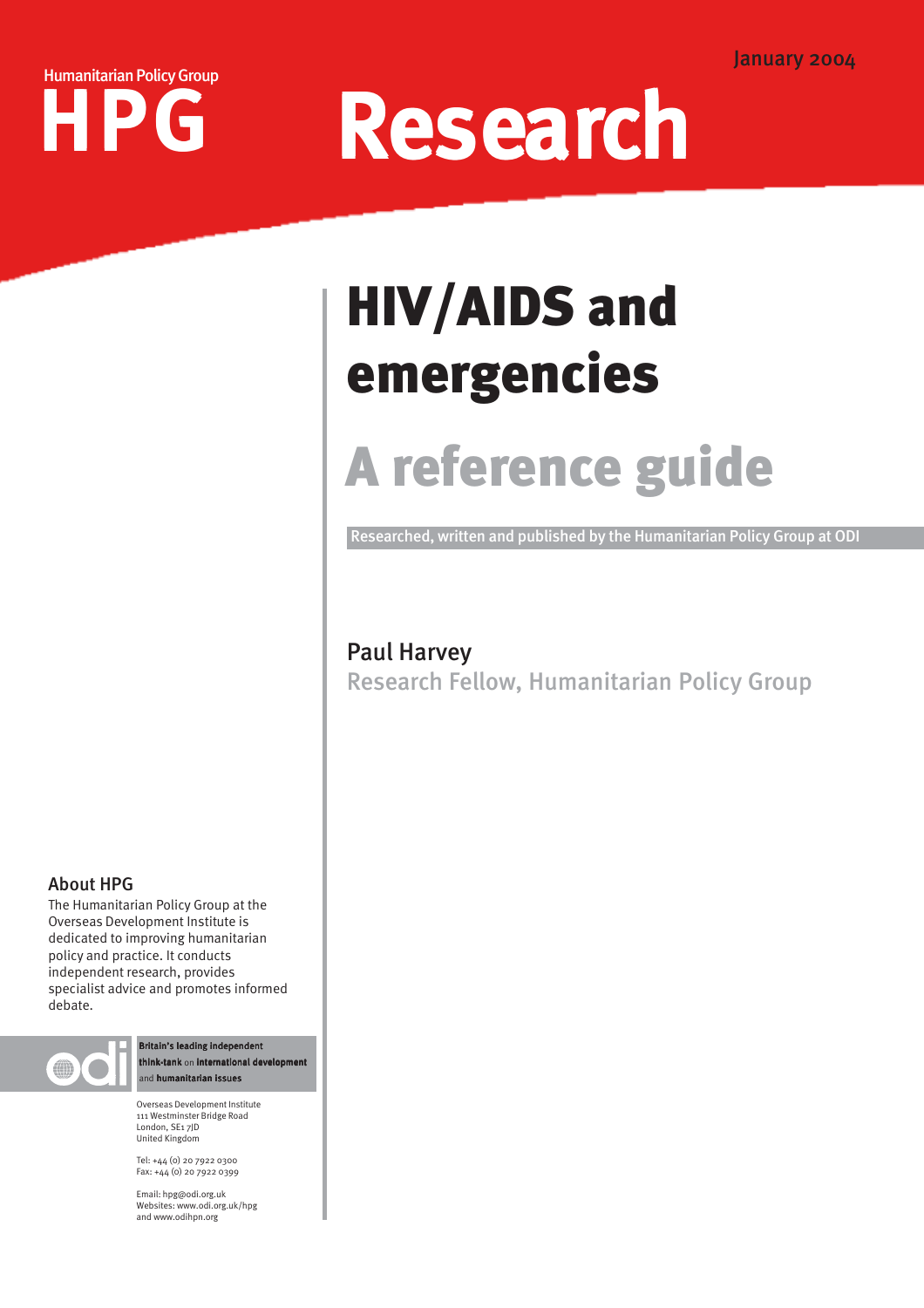ABT Associates & University of Natal 1999, AIDS Toolkits: HIV/AIDS and Agriculture.

ACC/SCN 2001, Nutrition and HIV/AIDS, ACC/SCN, Geneva, Nutrition Policy Paper No  $20<sub>2</sub>$ 

Ainsworth, M. & Semali, I. 2000, The impact of adult deaths on children's health in northwestern Tanzania, World Bank, Policy Research Working Paper 2266.

Ainsworth, M., Beegle, K., & Koda, G. 2000, The impact of adult mortality on primary school enrolment in northwestern Tanzania, UNAIDS Best Practice Collection.

Ainsworth, M. & Dayton, J. 2001, The impact of the AIDS epidemic on the health of the elderly in Tanzania, World Bank, Policy Research Working Paper 2649.

Akintola, O. & Quinlan, T. 2003, Report of the Scientific Meeting on the Empirical Evidence for the Demographic and Socio-economic impact of AIDS, Hosted by the Health Economics and HIV/AIDS Research Division (HEARD) University of Natal; Funded by the National Institute of Child Health and Human Development and the Wellcome Trust.

Altman, D. 1994, Power and community, organisational and cultural responses to HIV/AIDS Taylor and Francis Ltd., London.

Anderson, C., Gugerty, M., Levine, M., & Weaver, M. 2002, Microfinance and HIV/AIDS: Five key questions on program *impact*, Synergy Project.

ARC International 2003, Strengthening AIDS Prevention in Port Loko: post-intervention survey report HIV/AIDS/STI knowledge, attitudes and practice survey among commercial sex workers, military and youth in Port Loko, Sierra Leone.

Ashley, C. & Carney, D. 1999, Sustainable livelihoods: lessons from early experience, Department for International Development, London.

\_\_\_\_\_\_\_\_\_\_\_\_\_\_\_\_\_\_\_\_\_\_\_\_\_\_\_\_\_\_\_\_\_\_\_\_\_\_\_\_\_\_\_\_\_\_\_\_\_\_\_\_\_\_\_\_\_\_\_\_\_\_\_\_\_\_\_\_\_\_\_\_

Asrat, A., Gibson, N., Aceng, E., Kadiyala, S., & Mwesigwa, D. 2002, Regional HIV/AIDS

technical review mission: possible integration of food assistance into HIV/AIDS interventions in Rwanda.

Association of Southeast Asian Nations 2001, The ASEAN Work Programme on HIV/AIDS II (2002-2005), ASEAN Secretariat, Jakarta.

Ayieko, M. 1998, From single parents to child headed households: the case of children orphaned by AIDS in Kisumu and Siaya Districts, UNDP HIV and Development Programme.

Baier, E. 1997, The impact of HIV/AIDS on rural households / communities and the need for multisectoral prevention and mitigation strategies to combat the epidemic in rural areas, Food and Agriculture Organisation, Rome.

Barnett, T., Whiteside, A., & Desmond, C. 2000, The social and economic impact of HIV/AIDS in poor countries: a review of studies and lessons, UNAIDS.

Barnett, T. 2002, The challenge of HIV/AIDS for food security and nutrition, School of Development Studies, University of East Anglia, Norwich.

Barnett, T. & Whiteside, A. 2002, AIDS in the twenty-first century: disease and globalisation Palgrave, Macmillan, Basingstoke.

Barnett, T. 2002, Progress report: HIV/AIDS impact studies II - some progress evident, Forthcoming in Progress in Development Studies.

Barnett, T. & Whiteside A. 2002, 'Poverty and HIV/AIDS: Impact, coping and mitigation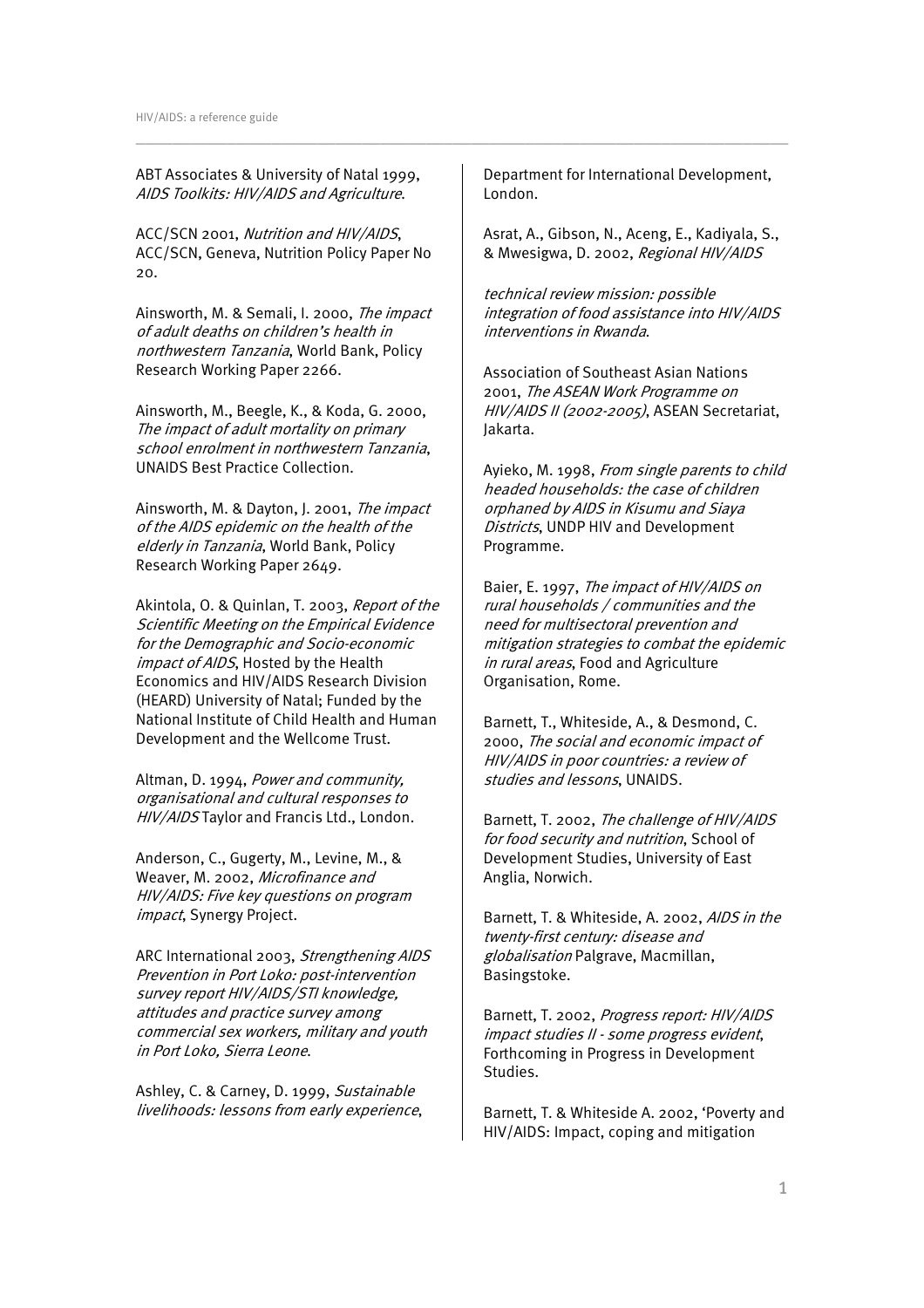policy,' in AIDS Public Policy and Child Well-Being, G. A. Cornia, ed., UNICEF.

Baylies, C. & Bujra, J. 2000, Aids, sexuality and gender in Africa Routledge, London and New York.

Baylies, C. 2002, 'The impact of AIDS on rural households in Africa: a shock like any other?', *Development and Change 33 (4)* no. 33 (4), pp. 611-632.

Bell, C., Devarajan, S., & Gersbach, H. 2003, The Long-run Economic Costs of AIDS: Theory and an Application to South Africa .

Bennell, P. 2003, The impact of the AIDS epidemic on schooling in sub-Saharan Africa, Background paper for the Biennial meeting for the Assoication for the Development of Education in Africa, December 2003.

Bennell, P. 2003, HIV/AIDS in sub-Saharan Africa: the growing epidemic?

Bird, K., Booth, D., & Pratt, N. 2003, DRAFT 1: The contribution of politics, policy failures and bad governance to the food security crisis in southern Africa, Forum for food security in southern Africa.

Boerma, J. e. a. 1997, 'Levels and causes of adult mortality in rural Tanzania with special reference to HIV/AIDS', Health Transition Review, vol. Supplement 2 to Volume 7.

Bollinger, L. & Stover, J. 1999, The Economic Impact of AIDS in Swaziland, The Futures Group International in collaboration with Research Triangle Institute, The Centre for Development and Population Activities.

Bollinger, L. & Stover, J. 2000, The Economic Impact of AIDS. The Futures Group and Research Triangle Institute, Economic Impact of AIDS in Malawi, The Futures Group International in collaboration with Research Triangle Institute, The Centre for Development and Population Activities.

Bonnard P. 2002, HIV/AIDS mitigation: using what we already know, FANTA, Food and nutrition technical assistance.

\_\_\_\_\_\_\_\_\_\_\_\_\_\_\_\_\_\_\_\_\_\_\_\_\_\_\_\_\_\_\_\_\_\_\_\_\_\_\_\_\_\_\_\_\_\_\_\_\_\_\_\_\_\_\_\_\_\_\_\_\_\_\_\_\_\_\_\_\_\_\_\_

Bradbury, M. 2000, 'Normalising the crisis in Africa', The Journal of Humanitarian Assistance.

Braun, J., Hazell, P., Hoddinott, J., & Babu, S. 2003, Achieving long-term food security in southern Africa: international perspectives, investment strategies and lessons.

Bird, K., Booth, D., & Pratt, N. 2003, The contribution of politics, policy failures and bad governance to the food security crisis in southern Africa, Forum for Food Security in Southern Africa.

Bridge 2003, Gender and HIV/AIDS: Responses, Institutionalising Gender and HIV/AIDS, Bridge, Institute of Development Studies, University of Sussex.

Bruns, L. & Spiegel, P. 2003, Assessment of HIV/AIDS programs among refugees in South Africa, Namibia and Zambia.

Buchanan Smith, M. & Maxwell, S. 1994, 'Linking relief and development: an introduction and overview', IDS Bulletin, vol. Vol 25, no. No 4.

Byrne, B. & Baden, S. 1995, Gender, emergencies and humanitarian assistance, Report commissioned by the WID desk, European Commission, Directorate General for Development, Bridge, Report No 33, Institute of Development Studies, Brighton.

C-Safe 2003, C-Safe Conceptual Framework for reducing short and long term vulnerability to food insecurity.

CAFOD 2001, The silent emergency: HIV/AIDS in conflict and disasters - issues and recommendations for those working in emergency situations, CAFOD, London.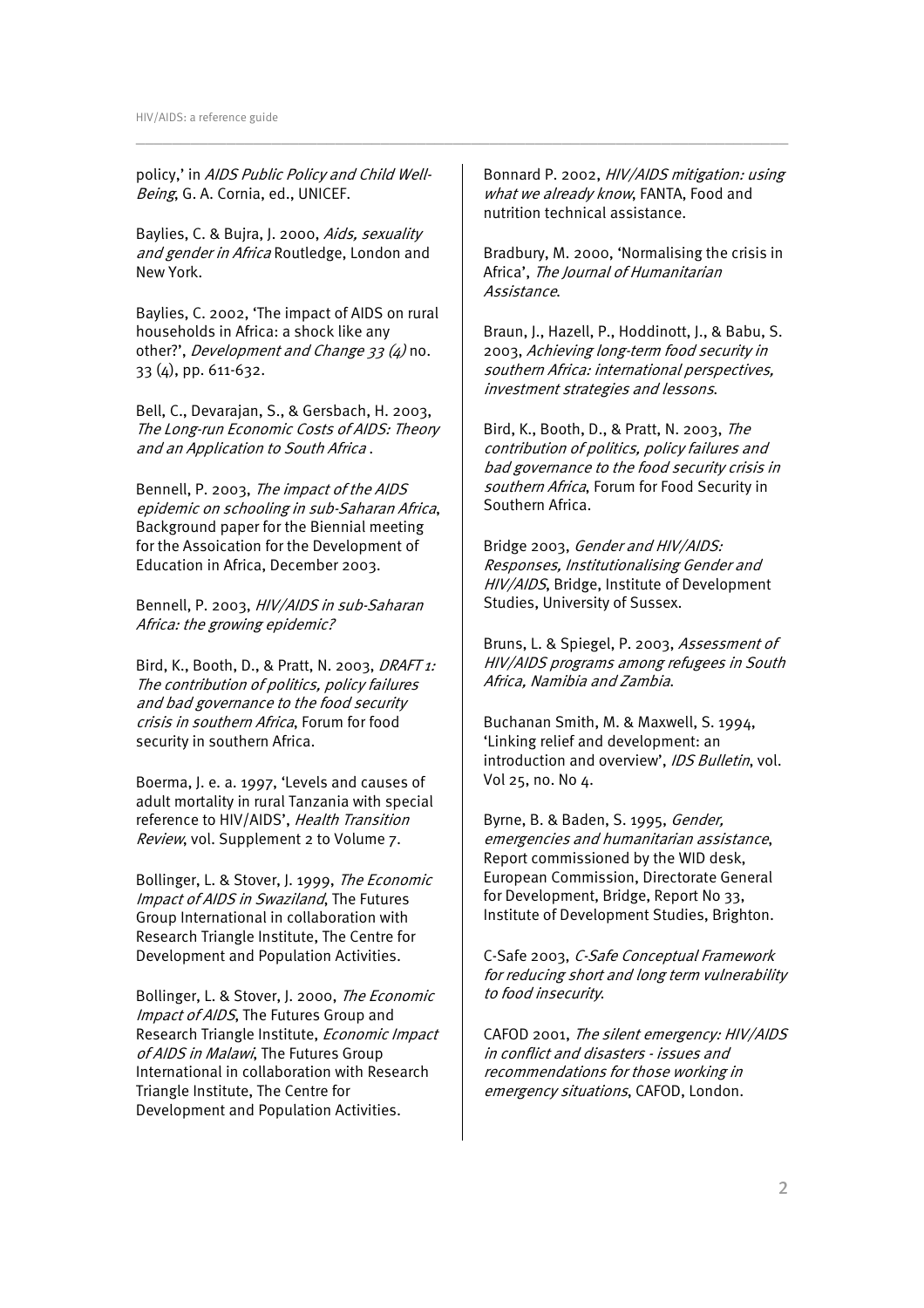CARE 2003, Livestock key to future drought mitigation in Zambia.

CARE 2003, Special Report: food shortage in southern Africa.

CARE Lesotho 2003, Livelihoods recovery through agriculture programme (LRAP) Research Component.

Carney, D. 2002, Sustainable livelihoods approaches: progress and possibilities for change, Department for International Development, London.

Chigara P. 2003, CRS/Strive Baseline Survey Report Gutu and Gowakowa: Economic Strengthening Intermediate Result Area.

Christian Aid HIV Unit 2003, HIV and food security in sub Saharan Africa: enhancing the impact of responses, Christian Aid.

Chulu, O. & Chiraw, W. 2003, Malawi Food Security Issues Paper, FORUM for food security in Africa.

Cohen, D. 1999, Responding to the socioeconomic impact of the HIV epidemic in sub-Saharan Africa: why a systems approach is needed, UNDP HIV and Development Programme, New York.

Cohen, D. 2001, Poverty and HIV/AIDS in Sub-Saharan Africa, UNDP, New York, Issues Paper 27.

Collins, S. 2003, CTC Programme Report, March 2003, Valid International.

Concern Worldwide, M. 2003, Food Aid Monitoring: analysis of data, post distribution monitoring survey.

Consortium for the southern Africa food security emergency C-Safe 2003, Building community resilience to food security shocks; proposal submitted to OFDA by

CARE, Catholic Relief Services and World Vision .

\_\_\_\_\_\_\_\_\_\_\_\_\_\_\_\_\_\_\_\_\_\_\_\_\_\_\_\_\_\_\_\_\_\_\_\_\_\_\_\_\_\_\_\_\_\_\_\_\_\_\_\_\_\_\_\_\_\_\_\_\_\_\_\_\_\_\_\_\_\_\_\_

Corbbett, J. Concern Worldwide Malawi, Livelihood Security Programme Experiences in Community Based Targeting of Vulnerable Households. 2003. Ref Type: Generic

Corbett, J. 1988, 'Famine and household coping strategies', World Development, vol. Vol 16, no. No 9.

Darcy, J., Griekspoor, A., Harmer, A., & Watson, F. 2003, The southern Africa Crisis: a critical review of needs assessment practice and its influence on resource allocation; background research for HPG Report 15, Humanitarian Policy Group, Overseas Development Institute, London.

Darcy, J. & Hoffman, C. 2003, According to need? Needs assessment and decision making in the humanitarian sector, Humanitarian Policy Group, Overseas Development Institute.

Davies, S. 1996, Adaptable livelihoods: coping with food insecurity in the Malian Sahel Macmillan Press, Basingstoke and London.

De Waal A. & Whiteside, A. 2003, 'New variant famine' in southern Africa Paper to be submitted for publication.

De Waal, A. 1990, 'A re-assessment of entitlement theory in the light of recent famines in Africa', Development and Change, vol. Vol 21, no. Number 3.

De Waal, A. 2002, ''AIDS related national crises' in Africa: food security, governance and development partnerships', IDS Bulletin, vol. Vol 33, no. No 4.

De Waal, A. & Whiteside, A. 2002, New Variant Famine: AIDS and food crisis in southern Africa.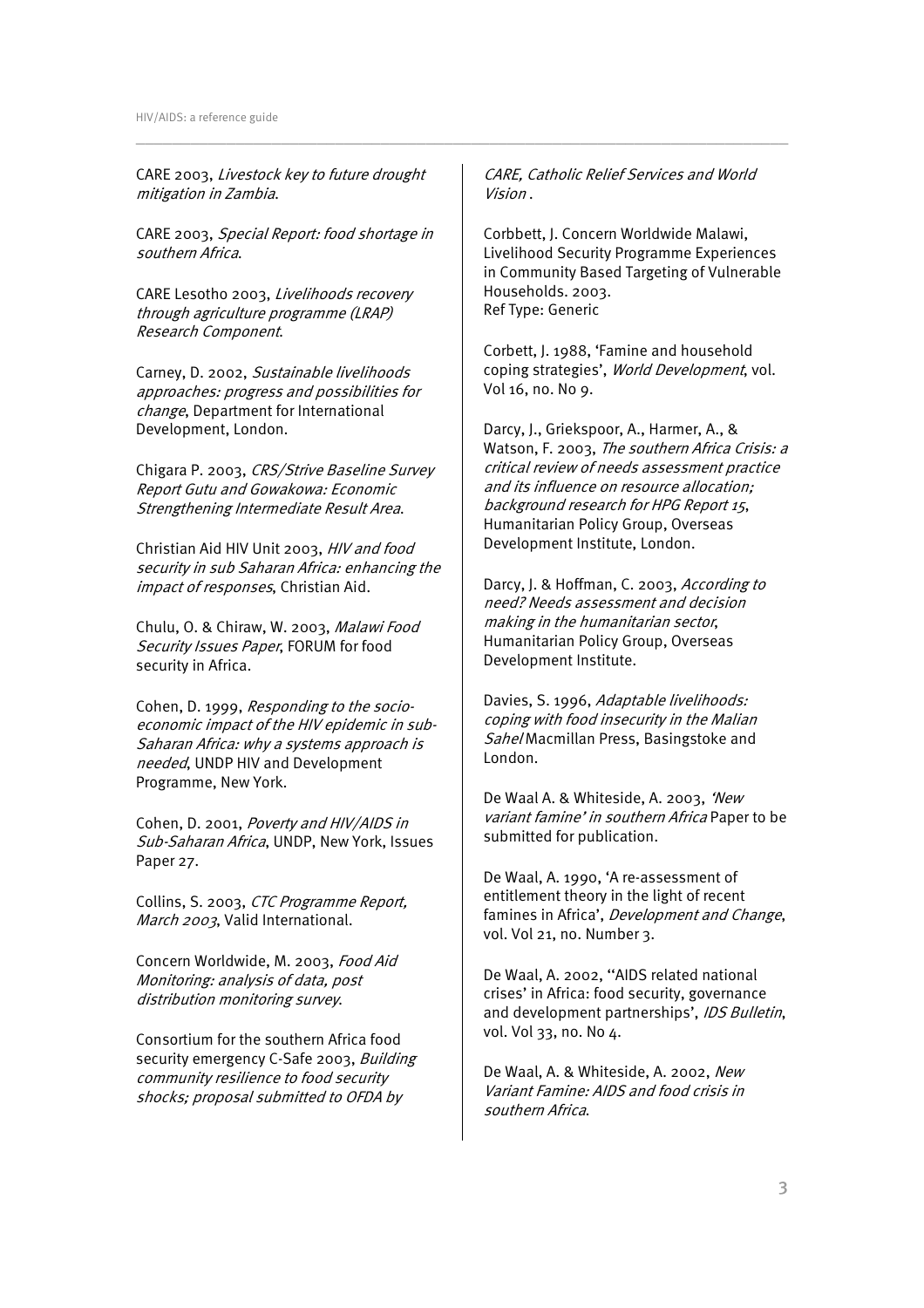De Waal, A. 2002, HIV/AIDS and famine: a framework.

De Waal, A. 2002, New Variant Famine in Southern Africa Presentation for SADC VAC Meeting, Victoria Falls, October 2002.

De Waal, A. & Tumushabe, J. 2003, HIV / AIDS and food security in Africa; a report for DFID, DFID, DFID.

Dercon, S. 2002, 'Income risk, coping strategies and safety nets', World Bank Research Observer, vol. Vol 17, no. No 2.

Desmond C., Michael, K., & Gow, J. 2000, The hidden battle: HIV/AIDS in the family and community, Health Economics and HIV/AIDS Research Division (HEARD) University of Natal, Durban.

Devereux, S. 1993, Theories of famine Harvester Wheatsheaf, Hertfordshire.

Devereux, S. 1999, 'Famine in the twentieth century', IDS Working Paper 105.

Devereux, S. & Maxwell, S. 2001, Food security in sub-Saharan Africa ITDG, London.

Devereux, S. 2002, State of disaster: causes, consequences and policy lessons from Malawi, ACTIONAID.

DFID 1998, Sustainable livelihoods guidance sheets.

DFID 2001, DFID: HIV/AIDS Strategy, Department for International Development, London.

DFID 2003, Ethiopia Country Assistance Plan.

DFID 2003, Malawi Country Assistance Plan.

DFID 2003, Hunger and vulnerability in southern Africa: a regional strategy paper: DRAFT.

Donahue, J. 1998, Community based economic support for households affected by HIV/AIDS, Health Technical Services Project for USAID, Arlington Virginia, Discussion Paper No 6.

\_\_\_\_\_\_\_\_\_\_\_\_\_\_\_\_\_\_\_\_\_\_\_\_\_\_\_\_\_\_\_\_\_\_\_\_\_\_\_\_\_\_\_\_\_\_\_\_\_\_\_\_\_\_\_\_\_\_\_\_\_\_\_\_\_\_\_\_\_\_\_\_

Donahue, J. 1999, A supplemental report on community mobilization and microfinance services as HIV/AIDS mitigation tools, Displaced children and orphans fund and war victims fund.

Donahue, J. 2000, HIV/AIDS and economic strengthening via microfinance.

Donahue, J. 2000, Microfinance and HIV/AIDS: its time to talk, USAID Displaced Children and Orphans Fund and War Victims Fund.

Donovan, C., Bailey, L., Mpyisi, E., & Weber, M. 2003, Prime age adult morbidity and mortality in rural Rwanda: effects on household income, agricultural production, and food security strategies, Food Security Research Project (FSRP) and Division of Agricultural Statistics (DSA), Ministry of Agriculture, Livestock and Forestry, Rwanda.

Drimie, S. 2002, The impact of HIV/AIDS on land: Case studies from Kenya, Lesotho and South Africa, FAO.

Du Guerny, J. 1999, AIDS and agriculture in Africa: can agricultural policy make a difference, FAO Food and nutrition division, Rome, 25.

Du Guerny, J. 2002, Meeting the HIV/AIDS challenge to food security: the role of labour saving technologies in farm households, UNDP South East Asia HIV and Development Programme and FAO.

Egal, F. & Valstar, A. 1999, HIV/AIDS and nutrition: helping families and communities to cope, FAO FOOD AND NUTRITION DIVISION, Rome, 25.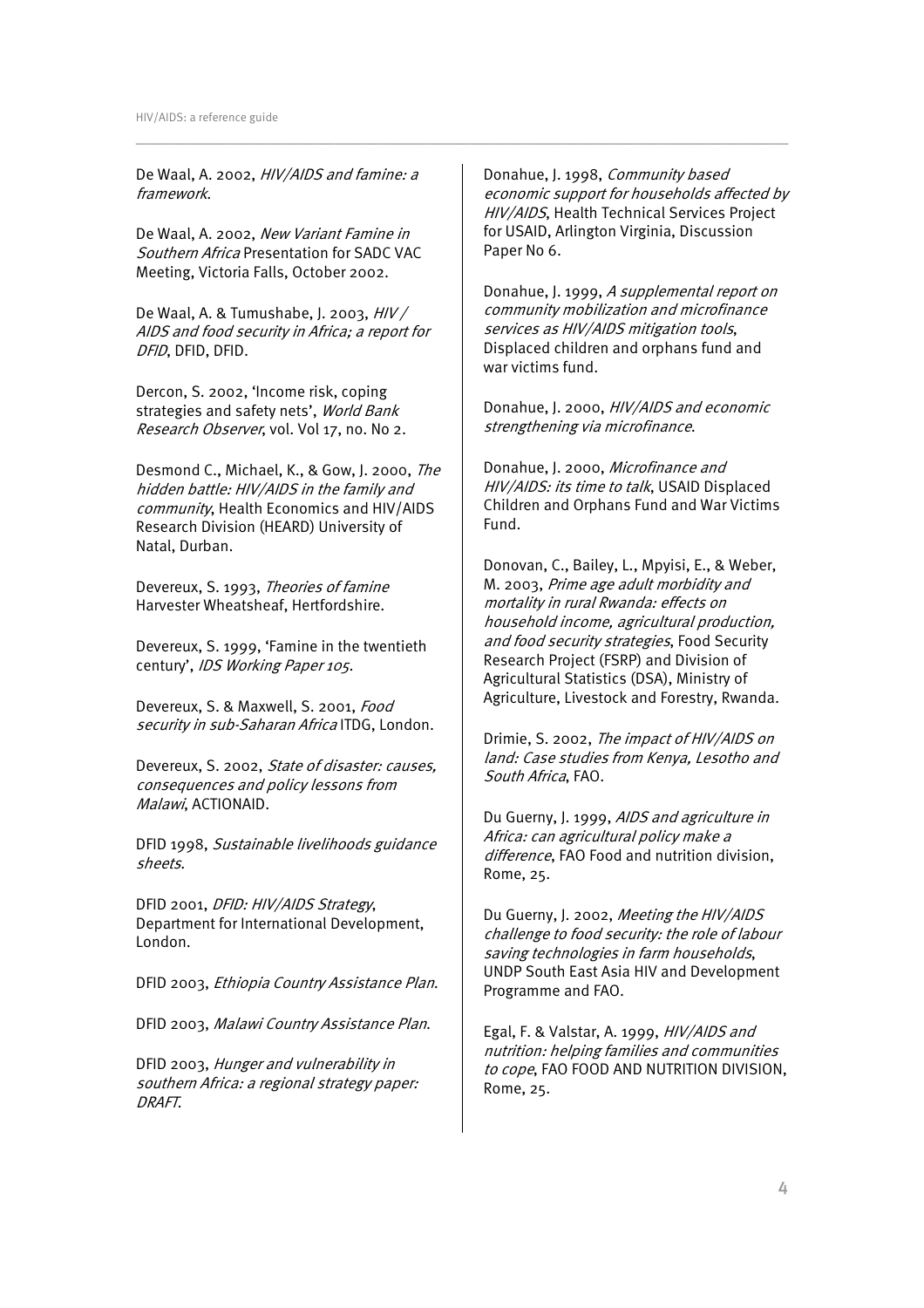Eldridge C. 2002, 'Why was there no famine following the 1992 southern Africa drought? The contributions and consequences of household responses', *IDS Bulletin*, vol. Vol. 33, no. No 4.

Ellis, F. 2003, Human vulnerability and food insecurity: policy implications, Forum for Food Security in Southern Africa.

Engh, I., Stloukal, L., & Du Guerny, J. 2000, HIV/AIDS in Namibia: the impact on the livestock sector, FAO Women and Population Division.

Family Health International 2002, Voices from the communities: The impact of HIV/AIDS on the lives of orphaned children and their guardians.

FANTA 2001, HIV/AIDS: a guide for nutrition, care and support, Food and Nutrition Technical Assistance (FANTA) Project, Academy for Educational Development, Washington DC.

FANTA 2002, Potential Uses of Food Aid to Support HIV/AIDS Mitigation Activities in Sub-Saharan Africa, Food and Nutrition Technical Assistance.

FAO 1995, The effects of HIV/AIDS on farming systems in eastern Africa, Food and Agriculture Organisation, Rome.

FAO 2001, Indigenous knowledge - a key weapon in fighting HIV/AIDS, FAO, Rome.

FAO 2001, AIDS epidemic as a disaster which requires a response of an emergency nature: new challenges for FAO's emergency response in sub-Saharan Africa, Special Relief Operations Service - Population Programme Service - Nutrition Programmes Service.

FAO 2001, Emergencies and HIV/AIDS: Exploring the role of FAO and mainstreaming HIV in the organisation's emergency response with a priority focus on subSaharan Africa, Special Relief Operations Service (TCOR) - Population Programme Service (SDWP) - Nutrition Programmes Service (ESNP).

\_\_\_\_\_\_\_\_\_\_\_\_\_\_\_\_\_\_\_\_\_\_\_\_\_\_\_\_\_\_\_\_\_\_\_\_\_\_\_\_\_\_\_\_\_\_\_\_\_\_\_\_\_\_\_\_\_\_\_\_\_\_\_\_\_\_\_\_\_\_\_\_

FAO 2002, HIV/AIDS, agriculture and food security in mainland and small island countries of Africa, FAO - 22nd Regional Conference for Africa.

FAO 2003, Food Security and HIV/AIDS: an update, Committe on World Food Security Twenty Ninth Session, Rome, 12-16 May 2003.

Farrington, J., Saxena, N., Barton, T., & Nayak, R. 2003, Post offices, pensions and computers: new opportunities for combining growth and social protection in weakly integrated rural areas, Overseas Development Institute.

FEWSNET 2003, Zimbabwe Monthly Food Security Update, March 2003.

FEWSNET 2003, Monthly Food Security Report, Mid March 2003 - mid April 2003.

Food and Agriculture Organisation 2001, The impact of HIV/AIDS on food security, FAO - Committee on World Food Security, Rome.

Food and Agriculture Organisation, 2003, FAO Regional Newsletter: Response to the Soutehrn Africa Crisis, FAO Regional Newsletter no. Issue 1, May 2003.

Food Economy Group 2002, Links between HIV/AIDS and household food security.

Food Economy Group 2002, Household food security and HIV/AIDS: exploring the linkages A concept paper.

Forsythe, S. ed. 2002, State of the Art: AIDS and Economics The Futures Group POLICY Project, Washington DC.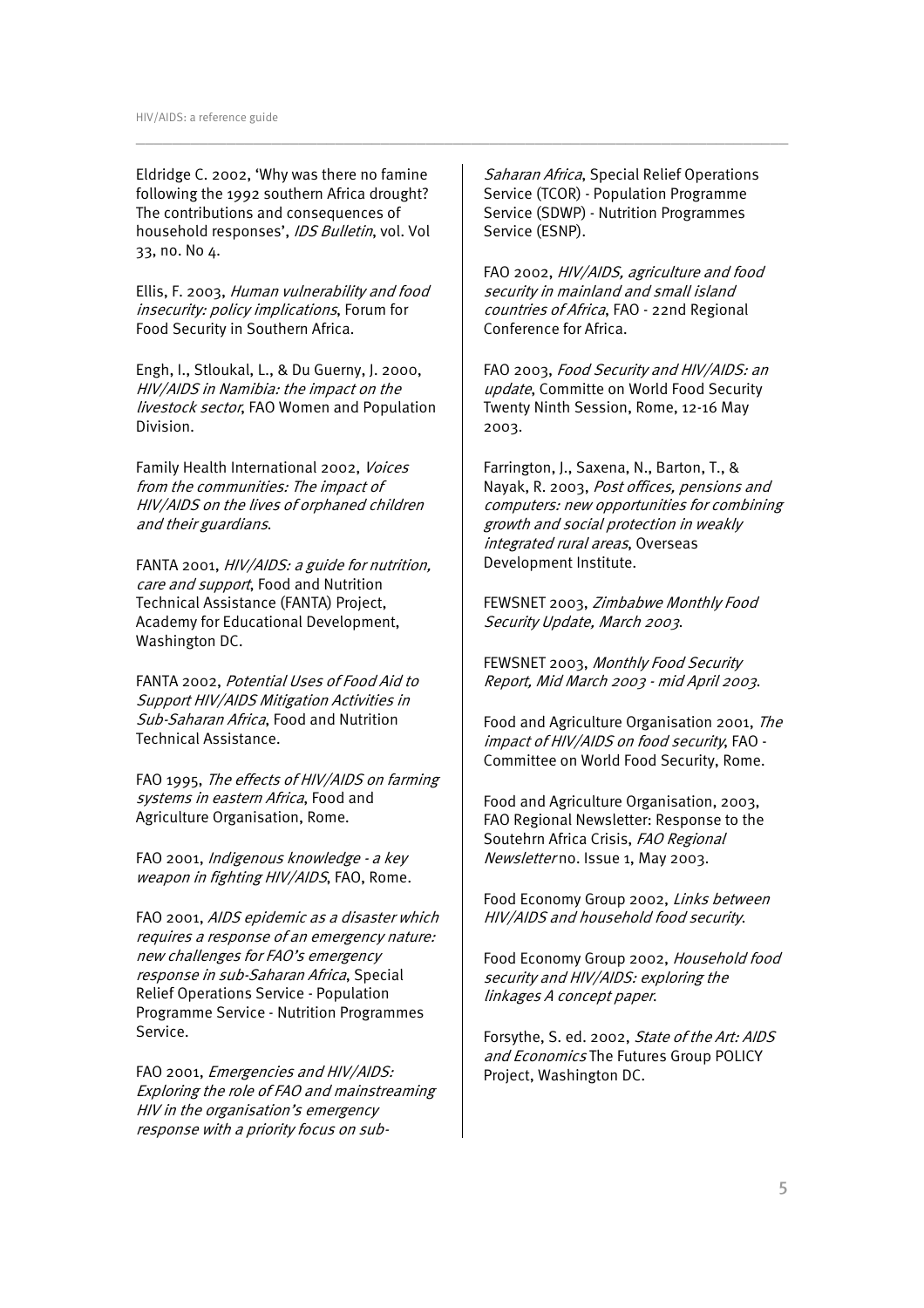FOSENET NGO Food Security Network 2003, Community assessment of the food situation in Zimbabwe May 2003.

Frankenberger, T., Luther, K., Fox, K., & Mazzeo, J. 2003, Livelihood erosion through time: macro and micro factors that influenced livelihood trends in Malawi over the last 30 years, TANGO International Inc..

Gillespie, S. & Loevisohn, M. 2003, HIV/AIDS, food security and rural livelihoods: understanding and responding, IFPRI ISNAR and RENEWAL.

Global IDP Database of the Norwegian Refugee Council 2003, Profile of internal displacement: Zimbabwe, Norwegian Refugee Council.

Gupta, G. R. 2000, Gender, sexuality and HIV/AIDS: the what, the why and the how, Plenary Address XIIIth International AIDS Conference, Durban, South Africa.

Haddad, L. & Gillespie, S. 2001, Effective food and nutrition policy responses to HIV/AIDS: what we know and what we need to know, Food consumption and nutrition division, International Food Policy Research Institute, Washington DC, No. 112.

Haddad, L. & Frankenberger, T. 2003, Integrating relief and development to accelerate reductions in food insecurity in shock-prone areas, USAID Office of Food for Peace, Occassional Paper No. 2.

Hagens, C. 2003, Incorporating indicators for HIV/AIDS in Care Malawi.

Hamoudi, A. & Birdsall, N. 2002, HIV/AIDS and the accumulation and utilisation of human capital in Africa, Centre for Global Development, Washington DC.

Haslwimmer, M. 1994, Is HIV/AIDS a threat to livestock production? The example of Rakai, Uganda, FAO World Animal Review.

HelpAge International 2002, HIV/AIDS Presentation - HAI Africa Region Conference Addis Ababa Ethiopia.

\_\_\_\_\_\_\_\_\_\_\_\_\_\_\_\_\_\_\_\_\_\_\_\_\_\_\_\_\_\_\_\_\_\_\_\_\_\_\_\_\_\_\_\_\_\_\_\_\_\_\_\_\_\_\_\_\_\_\_\_\_\_\_\_\_\_\_\_\_\_\_\_

HelpAge International 2002, Sukumaland Older Women's Programme (SWOP) Tanzania, Year Three Annual Programme Implementation Report.

HelpAge International 2003, HIV/AIDS and Ageing: a briefing paper.

Hobley, M. 2001, Unpacking the PIP Box.

Holloway, A. 2003, Disaster mitigation in southern Africa: hot rhetoric - cold reality.

Holmes, W. 2003, Protecting the Future: HIV Prevention, Care and Support Among War Affected Populations Kumarian Press and the International Rescue Committee , Bloomfield, Connecticut.

Hopgood, T. 2003, Understanding the linkages between HIV/AIDS, food security, nutrition and agriculture.

Horizons 2001, Microfinance and households coping with HIV/AIDS in Zimbabwe: an exploratory study, Horizons, Washington DC.

IASC 2003, Guidelines for HIV/AIDS interventions in emergency settings; prerelease version.

IASC 2003, IASC support for southern Africa crisis response.

IFPRI 2002, Fighting famine in Southern Africa: steps out of the crisis, IFPRI, Washington DC, Issue Brief.

IFPRI 2003, New and noteworthy in nutrition.

IFPRI 2003, 'New and Noteworthy in Nutrition', New and Noteworthy in Nutrition no. Issue 39.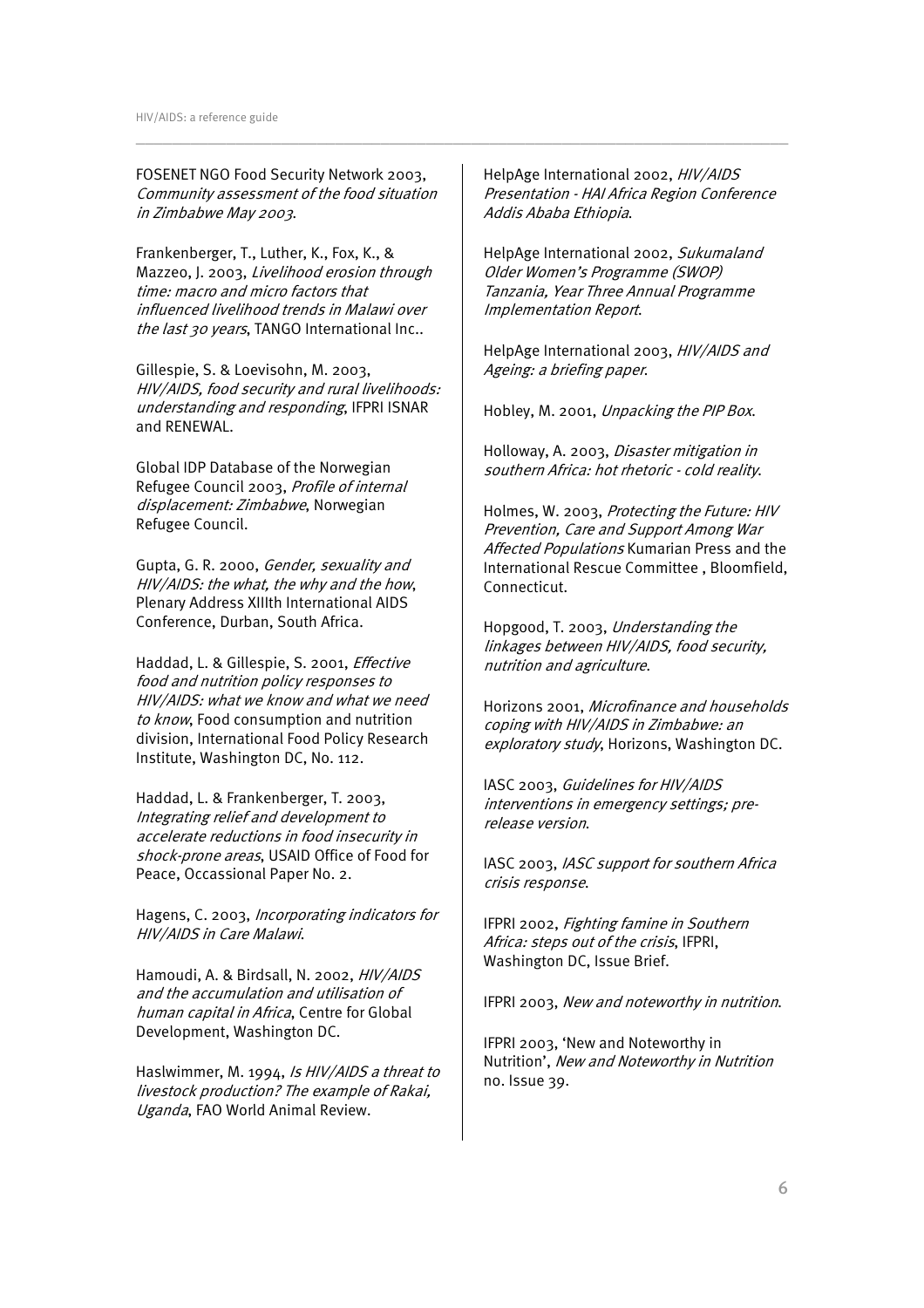IFRC 2002, Southern Africa Programme Update No 2, International Federation of the Red Cross.

IFRC 2003, Southern Africa; Food aid and humanitarian assistance appeal No 12/02 Operations Update No. 17, International Federation of the Red Cross, Geneva.

IFRC 2003, Not Business as Usual, International Federation of the Red Cross.

International Federation of the Red Cross (IFRC) 2003, Southern Africa: not business as usual.

International Labour Organisation 2003, HIV/AIDS and child labour in Zambia; a rapid assessment on the case of the Lusaka, Copperbelt and Eastern Provinces.

IRIN 2003, Swaziland: Impact of HIV/AIDS could be worse than that of drought, UN OCHA Integrated Regional Information Network.

Isaksen, J. & Songstad, N. 2003, Socioeconomic effects of HIV/AIDS in African countries, CHR Michelsen Institute.

John Snow International UK, Z. H. a. A. p. 2003, Report on the urban baseline survey: food security and vulnerability of HIV/AIDS affected households Harare, Zimbabwe.

Kadilaya, S. & Gillespie, S. 2003, Rethinking food aid to fight AIDS, IFPRI.

Kalinda, T., Maimbo, F., & Mushimba, M. 2003, Zambia Food Security Issues Paper, Forum for food security in southern Africa.

Kamal Smith, M. 2003, Gender, poverty and intergenerational vulnerability to HIV/AIDS, Oxfam.

Kelly, M. 2000, The encounter between HIV/AIDS and education, University of Zambia, Lusaka.

Khaw, A., Salama, P., & Burkholder, B. 2000, 'HIV risk and prevention in emergency affected populations: a review', Disasters, vol. Vol 24, no. No 3, pp. 181-198.

\_\_\_\_\_\_\_\_\_\_\_\_\_\_\_\_\_\_\_\_\_\_\_\_\_\_\_\_\_\_\_\_\_\_\_\_\_\_\_\_\_\_\_\_\_\_\_\_\_\_\_\_\_\_\_\_\_\_\_\_\_\_\_\_\_\_\_\_\_\_\_\_

Khogali, H. 2003, 'HIV/AIDS home based care in Zimbabwe', Field Exchange, vol. Issue 19, July 2003.

Kinsey, B., Burger, K., & Gunning, J. 1998, 'Coping with drought in Zimbabwe: Survey evidence on responses of rural households to risk', World Development, vol. Vol 26, no. No 1.

Lambrechts, K. & Barry, G. 2003, Why is southern Africa hungry? The roots of southern Africa's food crisis, Christian Aid, London.

Leach, M. & Mearns R. 1996, The Lie of the Land: Challenging received wisdom on the African environment The International African Institute in association with James Currey and Heinemann, London.

Learning Support Office Malawi 2003, Using international relief and recovery resources to help address needs in the HIV/AIDS sector.

Lesotho Vulnerability Assessment Committee 2002, Lesotho Regional food security assessment report, September 2002.

Leyenaar, J. 2003, Human Immunodeficiency Virus and Infant Feeding in Complex Humanitarian Emergencies: Priorities and Policy Considerations.

Liaison Development Consultants 2002, Feasibility study on viable income generating activities for older persons taking care of HIV/AIDS orphans conducted in Ahero, Nyando District and Asumbi Homobay District, HelpAge International.

Liebowitz, J. 2002, The impact of faith based organisations on HIV/AIDS prevention and mitigation in Africa, Health Economics and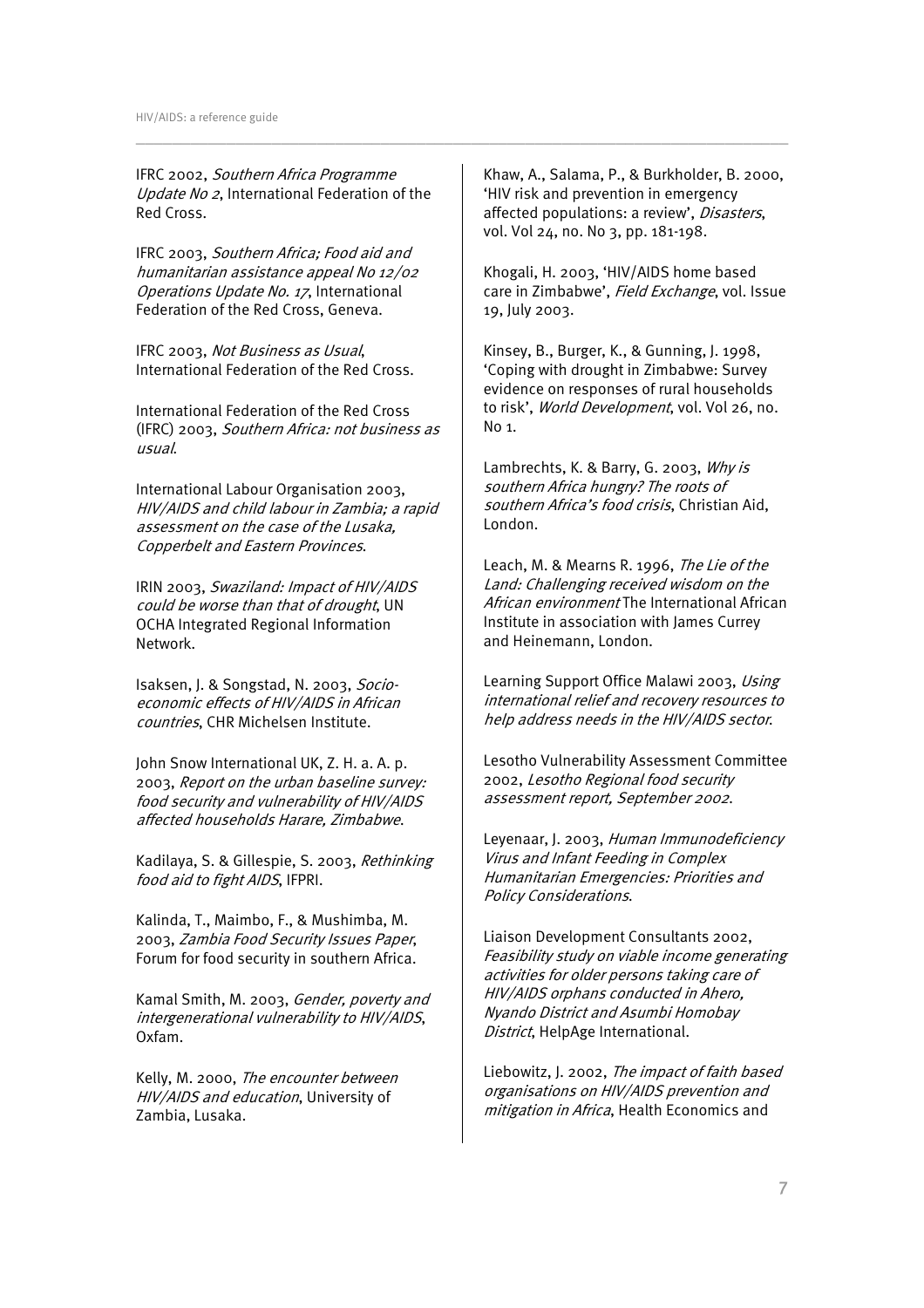Research Division (HEARD) University of Natal, Durban.

Liere, M. 2002, 'HIV/AIDS and food security in sub-Saharan Africa', Presentation at the 7th Annual ECOWAS Nutrition Forum, Banjul, Gambia, pp. 1-11.

Loevinsohn, M. & Gillespie, S. 2003, HIV/AIDS and the food crises in southern Africa: an agenda for action research and for learning how to respond, RENEWAL.

Loevinsohn, M. & Gillespie, S. 2003, HIV/AIDS, food security and rural livelihoods: understanding and responding, RENEWAL.

Loewenson, R. & Whiteside, A. 2001, HIV/AIDS Implications for poverty reduction, United Nations Development Programme.

Loewenson, R. 2003, Relief and recovery in Zimbabwe: food security in the current humanitarian crisis.

Lopex, J. & Kamowa, O. 2002, Reivew of Mchinji and Salima food distribution experiences between March and July 2002, Save the Children UK.

Lorey, M. 2003, World Vision's Approaches to Facilitating Community Assessment of and Response to Vulnerability in HIV/AIDS Affected Areas, HIV/AIDS Hope Initiative, World Vision International, Prepared for RIACSO Consultation on vulnerability in the light of an HIV/AIDS pandemic.

Lowenson, R. & Whiteside, A. 1997, Social and economic issues of HIV/AIDS in southern Africa, SAFAIDS, Harare.

Lubbers, R. 2003, HIV/AIDS and Refugees: misperceptions and new approaches.

Lundberg, M., Over, M., & Mujinja, P. 2001, Sources of financial assistance for households suffering an adult death in Kagera, Tanzania, World Bank, Washington. Macaulay, S. 2003, Evaluation of Save the Children UK Emergency Programme in Malawi.

\_\_\_\_\_\_\_\_\_\_\_\_\_\_\_\_\_\_\_\_\_\_\_\_\_\_\_\_\_\_\_\_\_\_\_\_\_\_\_\_\_\_\_\_\_\_\_\_\_\_\_\_\_\_\_\_\_\_\_\_\_\_\_\_\_\_\_\_\_\_\_\_

Macauley, S. 2003, Evaluation of Save the Children (UK) Emergency Programme in Malawi.

MacFarlan, M. & Sgherri, S. 2001, The macroeconomic impact of HIV/AIDS in Botswana, IMF Working Paper 01/80.

Macrae, J. 2001, Aiding recovery? The crisis of aid in chronic political emergencies Zed Books, London.

Macrae, J. e. a. 2002, Uncertain power: the changing role of official donors in humanitarian action, Humanitarian Policy Group, Overseas Development Institute.

Manning, R. 2002, AIDS and democracy: what do we know?. Health Economics and HIV/AIDS Research Division, University of Natal, Durban.

Mano, R., Isaacson, B., & Dardel, P. 2003, Identifying policy determinants of food security response and recovery in the SADC region: the case of the 2002 food emergency.

Mason, J., Bailes, A., & Mason, K. 2003, Drought, AIDS and child malnutrition in southern Africa: preliminary analysis of nutritional data on the humanitarian crisis.

Maxwell, D. 1996, 'Measuring food insecurity: the frequency and severity of 'coping strategies'', Food Policy, vol. Vol 21, no. No 3.

Mbaya, S. 'HIV/AIDS and its impact on land issues in Malawi', FAO/SARPN Workshop on HIV/AIDS and land.

McDonagh, A. 2001, Microfinance Strategies for HIV/AIDS Mitigation and Prevention in sub-Saharan Africa.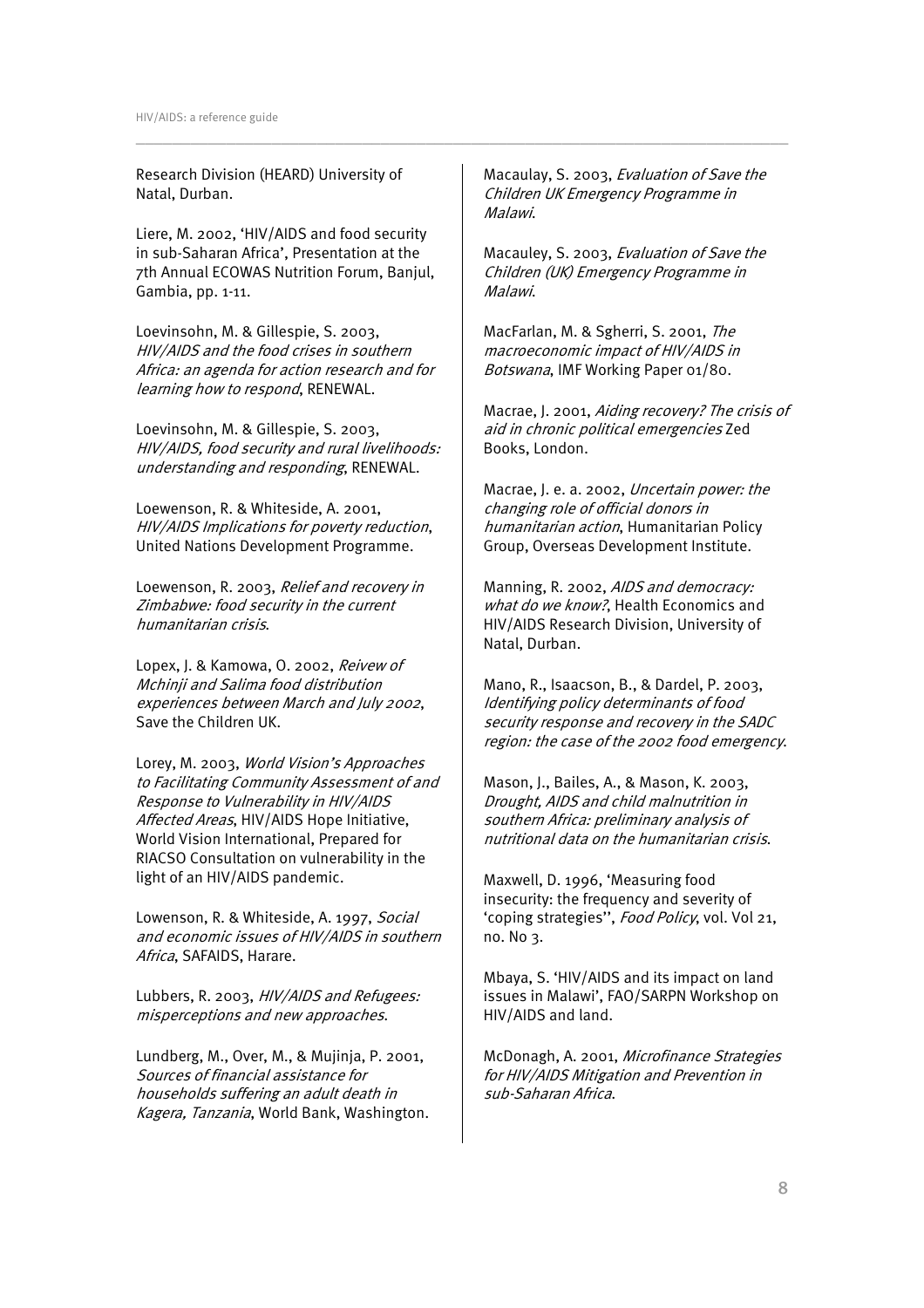McEwan, M. 2003, Changing landscapes and the outliers: macro and micro factors influencing livelihood trends in Zambia over the last thirty years, CARE Southern and Western Africa Regional Management Unit.

Mdladla, P., Marsland, N., Van Zyl, J., & Drimie, S. 2003, Towards idenitfiying the vulnerability of HIV/AIDS affected households to food insecurity. The RVAC - UNAIDS experiences: Challenges and opportunities.

Michiels, S. 2001, Strategic approaches to HIV prevention and AIDS mitigation in rural communities adn households in sub-Saharan Africa, Food and Agriculture Organisation, Rome.

Moatti, J. P., Barnett, T., Souteyrand, Y., Flori, Y., Dumoulin, J., & Coriat, B. 2003, Financing efficient HIV care and antiretorviral treatment to mitigate the impact of the AIDS epidemic on economic and human development.

Moran, D., Butcher, K., Curtis, D., & Laurence, C. 2003, Literature Review on HIV/AIDS and Governance.

Morris J. 2003, A new kind of emergency: HIV/AIDS and the crisis in southern Africa, US Department of State; International Information Programs.

Morris J. 2003, Next steps for action in southern Africa: a report of the special envoy of the Secretary General for humanitarian needs in southern Africa.

Morris, J. 2002, Executive summary of the first mission of the Special Envoy to Lesotho, Malawi, Mozambique, Swaziland, Zimbabwe and Zambia, World Food Programme.

Morris, J. 2003, Africa's food crisis as a threat to peace and security, Statement to the United Nations Security Council, 7 April 2003, New York.

Morris, J. 2003, Crises in Africa: the political dimensions of hunger, Statement to the United Nations Security Council, December <sup>2002</sup>, World Food Programme.

\_\_\_\_\_\_\_\_\_\_\_\_\_\_\_\_\_\_\_\_\_\_\_\_\_\_\_\_\_\_\_\_\_\_\_\_\_\_\_\_\_\_\_\_\_\_\_\_\_\_\_\_\_\_\_\_\_\_\_\_\_\_\_\_\_\_\_\_\_\_\_\_

Morris, J. & Lewis, S. 2003, Mission report: Lesotho, Malawi, Zambia and Zimbabwe 22 - 29 January 2003.

Moser, C. 1998, 'The Asset Vulnerability Framework: Reassessing Urban Poverty Reduction Strategies', World Development, vol. Vol 26, no. No 1.

Mphale, M. 2003, HIV/AIDS and food insecurity in Lesotho, Forum for food security in southern Africa.

Mphale, M., Rwambali, E., & Sechaba Consultants 2003, Lesotho food security issues paper, Forum for food security in Africa.

MSF 2003, Justice and MSF Operational Choices.

Mundasad, S. 2003, The impact of HIV/AIDS on the Malawian food crisis experienced by rural householders and the emergency response implications.

Mutangadura, G., Mukurazita, D., & Jackson, H. 1999, A review of household and community responses to the HIV/AIDS epidemic in the rural areas of sub-Saharan Africa, UNAIDS Best Practice Collection.

Mutangadura, G. 2000, Household welfare impacts of mortality of adult females in Zimbabwe: implications for policy and program development Paper presented at the AIDS and Economics Symposium.

Nampanya-Serpell, N. 2000, Social and economic risk factors for HIV/AIDS affected families in Zambia, Paper to be presented at the AIDS and Economics Symposium Durban.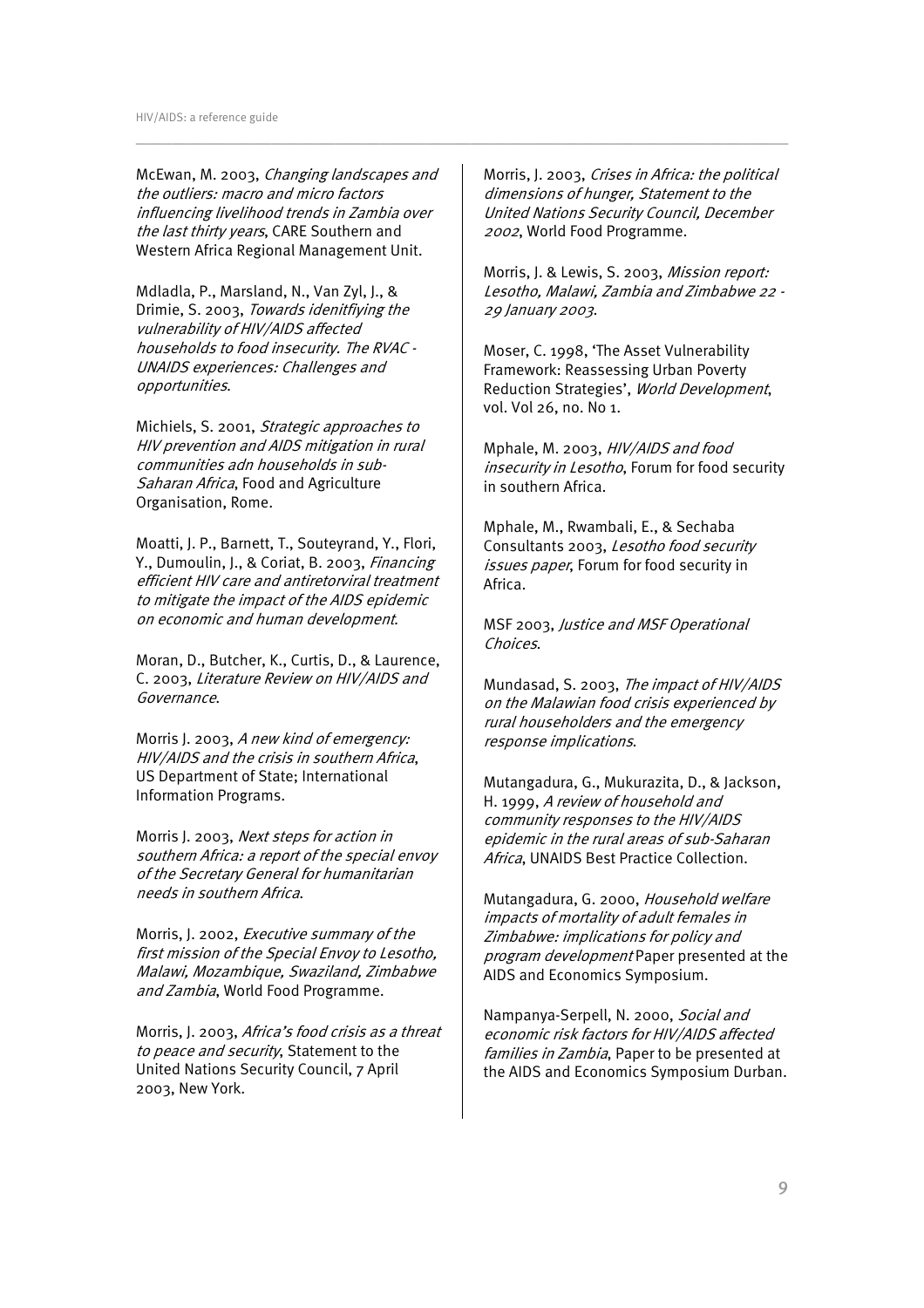National Drug and Therapeutics Policy Advisory Committee 2003, Guidelines for antiretroviral therapy in Zimbabwe.

Ngwira, N., Bota, S., & Loevinsohn, M. 2001, HIV/AIDS, Agriculture and Food Security in Malawi: Background to Action Lilongwe and The Hague.

Ntata P. 2003, Improving the emergency programme's focus on the needs of individuals, households and communities affected by the HIV/AIDS pandemic, DRAFT II.

Ntozi, J. & Zirimenya, S. 1999, Changes in household composition and family structure during the AIDS epidemic in Uganda.

OCHA 2002, Southern Africa Update, Office for Coordination of Humanitarian Affairs.

Over, M. 1998, 'Coping with the impact of AIDS', Finance and Development, March 1998.

Oxfam 2002, Mainstreaming HIV/AIDS into development: what can it look like, Oxfam.

Oxfam 2003, Oxfam GB Responding to HIV and AIDS.

Oxfam 2003, What has HIV/AIDS got to do with the food crisis in southern Africa?

Oxfam 2003, Oxfam GB's HIV/AIDS strategy 2002-05 Summary.

Oxfam 2003, Guidelines on mainstreaming and integrating AIDS in emergencies, Oxfam, Oxford.

Oxfam 2003, Community based targeting process.

Padmaja, G. 2003, The culprit in cassava toxicity: cyanogens or low protein?

Page, S. 1999, Toward a new agricultural research agenda: the need for a paradigm shift towards farmer participatory research and training in the interest of Zimbabwe's AIDS survivors.

\_\_\_\_\_\_\_\_\_\_\_\_\_\_\_\_\_\_\_\_\_\_\_\_\_\_\_\_\_\_\_\_\_\_\_\_\_\_\_\_\_\_\_\_\_\_\_\_\_\_\_\_\_\_\_\_\_\_\_\_\_\_\_\_\_\_\_\_\_\_\_\_

Parker, J. 2000, *Discussion Paper:* Microfinance and HIV/AIDS Development Alternatives (DAI) USAID Microenterprise best practices (MBP) project.

Petty, C. 2001, Poverty, Livelihoods and HEA/IHM, Save the Children, London.

Petty, C., Seaman, J., Acidiri, J., & Knox Peebles, C. 2001, Assessment of the impact of HIV/AIDS on household economy: Aura District, Northern Uganda: Interim Report, Save the Children, London.

Petty, C. 2003, Poverty methods: FSLU Approaches, Food Security and Livelihoods Unit, Save the Children, London.

Petty, C. 2003, Child Poverty and HIV/AIDS: new approaches to economic assessment, Save the Children, London.

Pfeiffer, M. 1999, The Silent Emergency: HIV/AIDS in Conflict and Disasters: a review of current policy and responses, London School of Hygiene and Tropical Medicine.

Piot, P. 2000, HIV/AIDS and emergencies: a call for action, UNAIDS, Geneva.

Piot, P., Pinstrup Andersen, P., Gillsepie, S., & Haddad, L. 2002, AIDS and food security, IFPRI, Rome.

Piwoz, E. & Preble, E. 2000, HIV/AIDS and nutrition: a review of the literature and recommendations for nutritional care and support in sub-Saharan Africa, Support for Analysis and Research in Africa (SARA) project Bureau for Africa, Office of Sustainable Development USAID.

Rashid, L., Seaman, J., & Petty, C. 2002, Report of pilot study: implementing the intra household model (IHM) in Kurigram, Bangaldesh, Save the Children, London.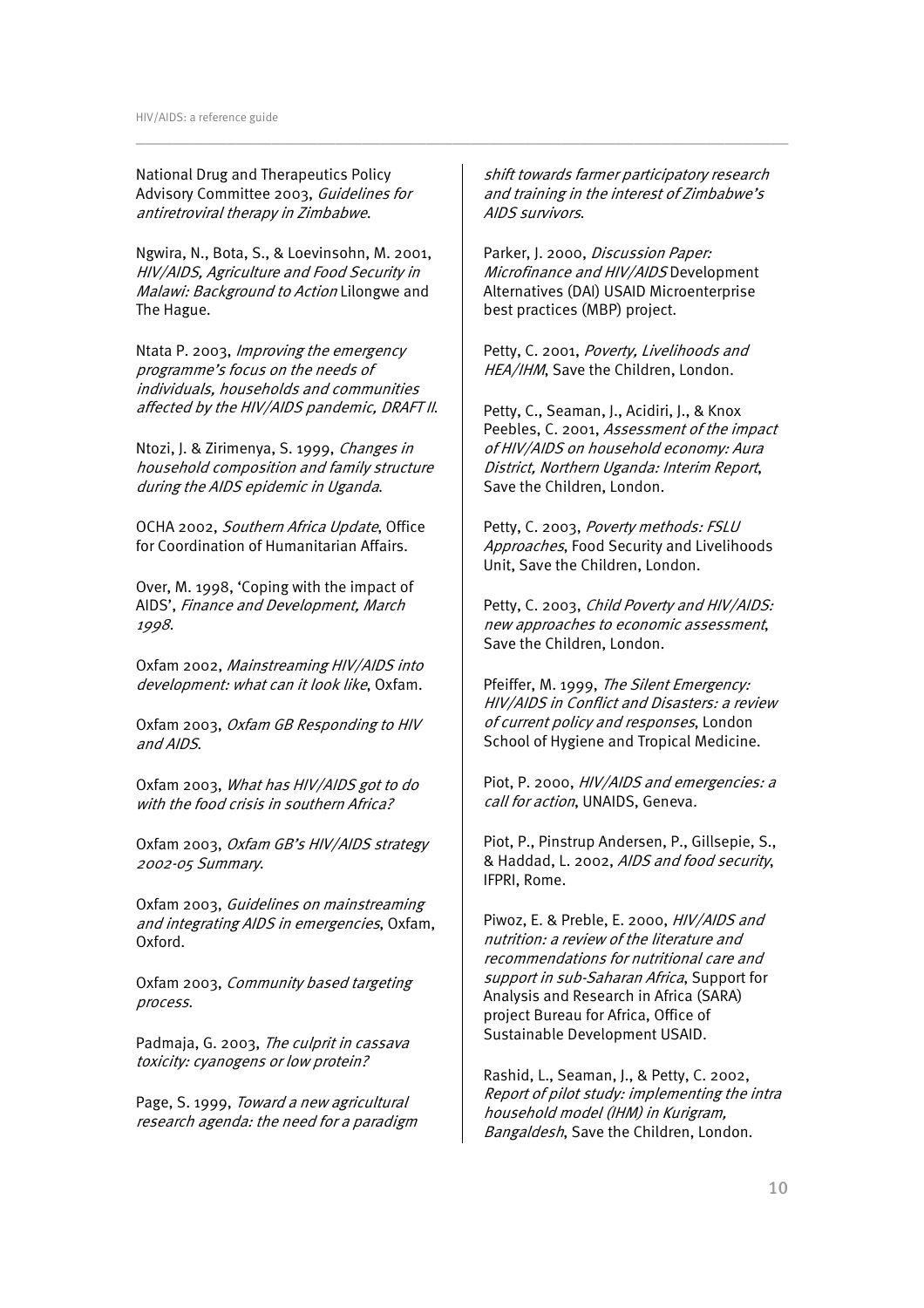RENEWAL 2003, Report on the Regional Workshop on Methods and Indicators, Regional Network on AIDS, Rural Livelihoods and Food Security, Sunset Hotel, Jinja, Uganda.

RIASCO 2003, Summary note of the regional consultation on humanitarian assistance needs in southern Africa: 'Maintaining the Momentum'.

Richards, P. 1999, Hurry, we are all dying of AIDS: linking cultural and agro-technical responses to the challenge of living with HIV/AIDS in Africa, Paper presented to the Conference on 'AIDS livelihood and social change in Africa, Wageningen, April 1999.

Roe, E. 1991, 'Development narratives. Or making the best of blueprint development', World Development Vol 19 No 4, vol. Vol 19, no. No 4.

Rugalema, G., Weigang, S., & Mbwika, J. 1999, HIV/AIDS and the commercial agricultural sector of Kenya: Impact, vulnerability, susceptibility and coping strategies, Food and Agriculture Organization of the United Nations (FAO) and United Nations Development Programme (UNDP).

Rugalema, G. 2000, 'Coping or struggling? A journey into the impact of AIDS in southern Africa', Review of African Political Economy No 86.

SADC FANR Vulnerability Assessment Committee 2003, Regional Eemrgency Food Security Assessment Report, Southern Africa Development Community, Harare.

SADC FANR Vulnerability Assessment Committee 2003, Towards identifying impacts of HIV/AIDS on food insecurity in Southern Africa and implications for response: findings from Malawi, Zambia and Zimbabwe Harare, Zimbabwe.

Save the Children (UK) 2003, *Findings of and* recommendations from the operational

research on children and youth's reproductive and sexual health in Binga, Nyaminyami and Mutorashanga, Zimbabwe.

\_\_\_\_\_\_\_\_\_\_\_\_\_\_\_\_\_\_\_\_\_\_\_\_\_\_\_\_\_\_\_\_\_\_\_\_\_\_\_\_\_\_\_\_\_\_\_\_\_\_\_\_\_\_\_\_\_\_\_\_\_\_\_\_\_\_\_\_\_\_\_\_

Save the Children UK, M. 2001, A household economy assessment of rural Malawi (2000- 2001).

Save the Children UK & Oxfam 2002, HIV/AIDS and food insecurity in southern Africa, Oxfam and Save the Children UK.

Save the Children UK, Z. C. P. 2002, Report on 4 household economy assessments in Zimbabwe for the SADC and Zimbabwe VAC.

Save the Children UK 2003, Final report on the Disaster Response Programme (DRP 3) Southern Africa.

Save the Children UK 2003, Household economy assessments; Binga and Nyaminyami (Kariba Rural) Districts, Matabeleland North and Mashonaland West Provinces, Zimbabwe.

Sawdon, G. 2002, Understanding and responding to fragile livelihoods in southern Africa, Save the Children UK, Food and Livelihood Security Unit, London.

Sawdon, G. 2002, An HEA/RiskMap Vulnerability Assessment Foothills Food Economy Zone, Lesotho, Save the Children UK.

Scott, G. & Harland, C. 2003, Food insecurity, HIV/AIDS and children, Submitted to Family Health International.

Scott, J. 1976, The Moral Economy of the Peasant: rebellion and subsistence in southeast Asia Yale University Press, New Haven and London.

Seeley, J. & Pringle, C. 2003, Sustainable Livelihoods Approaches and the HIV/AIDS epidemic: A preliminary resource paper.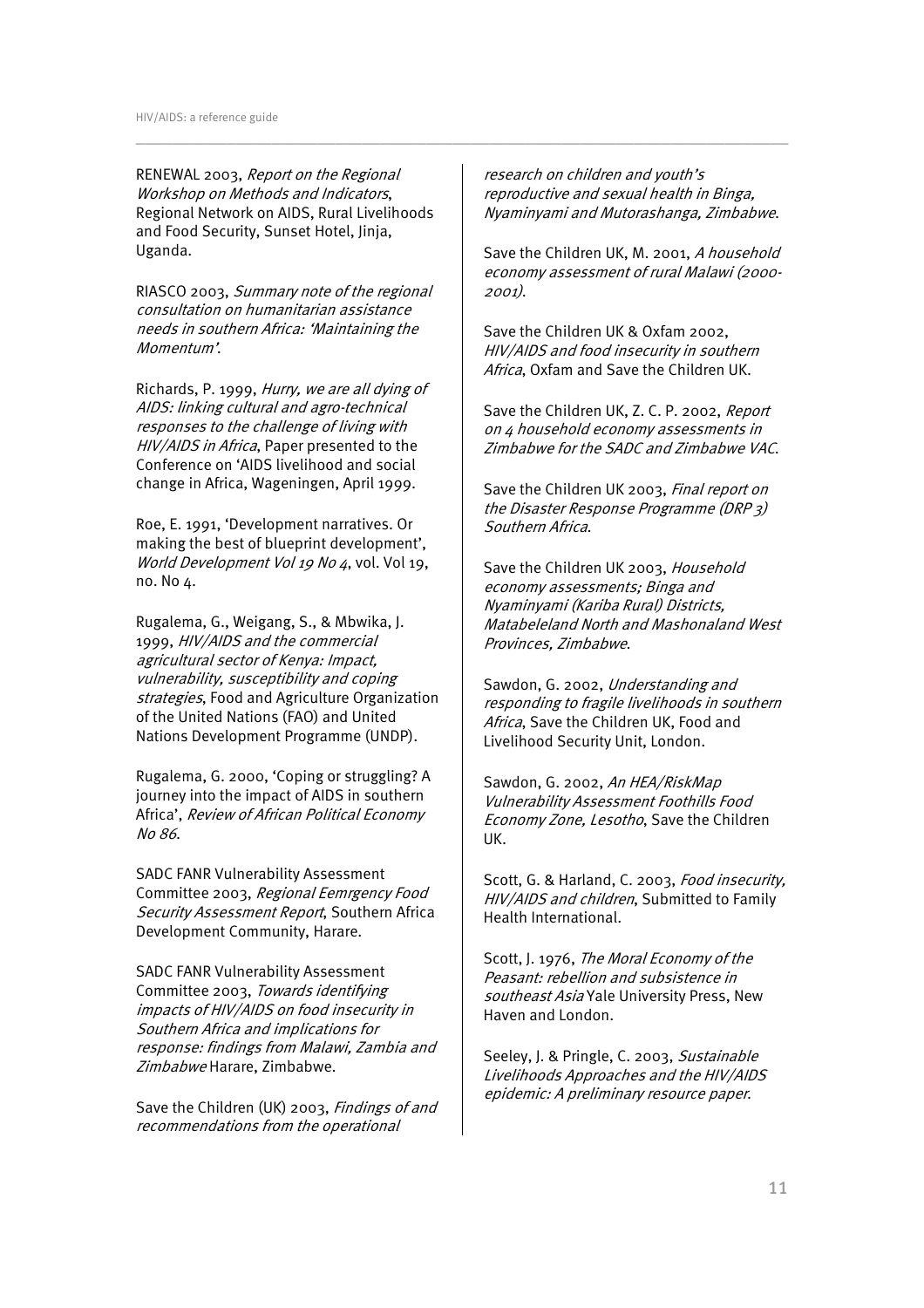Sen, A. 1981, Poverty and famines Clarendon Press, Oxford.

Shah, M., Osborne, N., Mbilizi, T., & Vilili, G. 2002, Impact of HIV/AIDS on agricultural productivity and rural livelihoods in the central region of Malawi, CARE International in Malawi.

Short, C. 2002, HIV/AIDS and the southern Africa humanitarian crisis.

Shumba, P. 2003, HIV/AIDS and food security Final draft analysis report: Southern Africa Development Community, UNAIDS and Southern African Development Community - Food, Agriculture and Natural Resources - Regional Vulnerability Assessments.

Smith, A. 2002, 'HIV/AIDS and emergencies: analysis and recommendations for practice', HPN Network Paper 38.

Speigel, P. 2002, Tri-country HIV/AIDS adn refugees workshop; Kenya, Tanzania and Uganda.

Speigel, P. & De Jong, E. 2003, HIV/AIDS and refugees/returnees missio to Luanda, Angola, UNHCR.

Stabinski, L., Pelley, K., Jacob, S., Long, J., & Leaning, J. 2003, 'Reframing HIV and AIDS', British Medical Journal, vol. Volume 327.

Stanecki, K. The AIDS pandemic in the 21st century. Draft report XV International Conference on AIDS, Barcelona. 1-19. 2002. Washington DC, US Census Bureau. Ref Type: Generic

Steinberg, M., Johnson, S., Schierhout, G., & Ndegwa, D. 2002, Hitting home: how households cope with the impact of the HIV/AIDS epidemic, Henry J. Kaiser Family Foundation.

Stokes, S. 2003, Measuring impacts of HIV/AIDS on rural livelihoods and food security, Food and Agriculture Organisation, Rome.

\_\_\_\_\_\_\_\_\_\_\_\_\_\_\_\_\_\_\_\_\_\_\_\_\_\_\_\_\_\_\_\_\_\_\_\_\_\_\_\_\_\_\_\_\_\_\_\_\_\_\_\_\_\_\_\_\_\_\_\_\_\_\_\_\_\_\_\_\_\_\_\_

Subbarao, K., Mattimore, A., & Plangemann, K. 2001, Social Protection of Africa's orphans and other vulnerable children, Africa Region The World Bank.

Sylvester, K. 2003, Mozambique Country Paper: Food security and nutrition vulnerability, Forum Project on Southern Africa.

Tallis, V. 2002, Gender and HIV/AIDS Overview Report, BRIDGE, Institute of Development Studies.

TANGO International 2003, Consultation on measuring vulnerability in the light of the HIV/AIDS pandemic: technical summary; DRAFT, United Nations Regional Inter-Agency Coordination and Support Office (RIACSO).

TANGO International 2003, HIV/AIDS Prevention and Protection Initiative: A methodology for targeting assistance to HIV/AIDS affected households in Zimbabwe, CARE Zimbabwe.

Taylor, L., Seeley, J., & Kajura, E. 1996, 'Informal care for illness in rural southwest Uganda: the central role that women play', Health Transition Review 6.

The Asean Task Force on AIDS (ATFOA) & UNAIDS 2003, Operational Framework for the ASEAN Work Programme on HIV/AIDS II (2002-2005), ASEAN Secreatariat, Jakarta.

The National Agricultural Advisory Services (NAADS) 2003, The impact of HIV/AIDS on the agriculture sector and rural livelihoods in Uganda, Integrated Support to Sustainable Development and Food Security Programme, FAO.

Topouzis, D. 1998, The implications of HIV/AIDS for rural development policy and programming: focus on sub-Saharan Africa, UNDP, New York.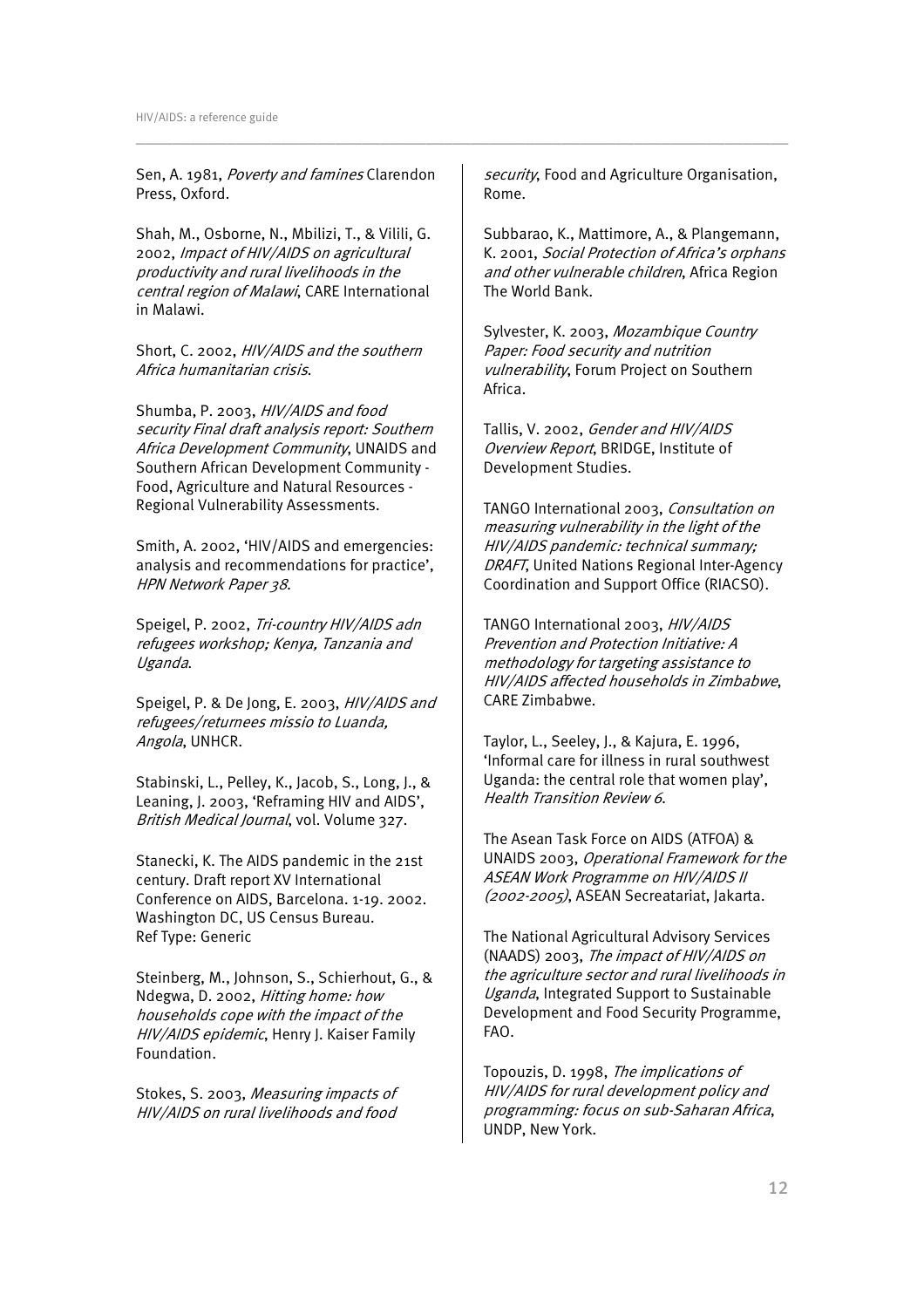Topouzis, D. 2000, Measurig the Impact of HIV/AIDS on the Agricultural Sector in Africa, UNAIDS Best Practice Collection, Key Material.

Topouzis, D. 2003, Addressing the impact of HIV/AIDS on ministries of agriculture: focus on eastern and southern Africa, FAO and UNAIDS.

UN Regional Inter-Agency Coordination Support Office 2003, Southern African Humanitarian Crisis update 4 April 2003.

UNAIDS 1997, Refugees and AIDS, UNAIDS, Geneva.

UNAIDS, Tony Barnett, & Alan Whiteside 2000, Guidelines for studies of the social and economic impact of HIV/AIDS, UNAIDS Best Practice Collection, Geneva.

UNAIDS & UNESCO 2000, Migrant populations and HIV/AIDS, UNAIDS and UNESCO, Geneva.

UNAIDS & RIASCO 'Consultation on HIV/AIDS and the southern Africa humantarian crisis, meeting report', Johannesburg.

UNAIDS & GTZ 2002, Mainstreaming HIV/AIDS: a conceptual framework and implementing principles.

UNAIDS & WHO 2002, AIDS Epidemic Update, UNAIDS and WHO.

UNAIDS 2003, Statement attributable to the Inter-Agency Standing Committee (IASC) and UNAIDS on the Worsening Impact of HIV/AIDS on Food Security and Human Survival in Southern Africa.

UNAIDS 2003, Zambia, epidemiological fact sheets on HIV/AIDS and sexually transmitted infections 2002 Update.

UNAIDS 2003, Malawi, Epidemiological fact sheets on HIV/AIDS and sexually transmitted infections, 2002 Update.

\_\_\_\_\_\_\_\_\_\_\_\_\_\_\_\_\_\_\_\_\_\_\_\_\_\_\_\_\_\_\_\_\_\_\_\_\_\_\_\_\_\_\_\_\_\_\_\_\_\_\_\_\_\_\_\_\_\_\_\_\_\_\_\_\_\_\_\_\_\_\_\_

UNESCO & UNAIDS 2000, MIgrant populations and HIV/AIDS: the development and implementation of programmes: theory, methodology and practice.

UNHCR & Save the Children UK 2002, Notes for implementing and operational partners by UNHCR and Save the Children UK on sexual violence and exploitation.

UNHCR 2002, HIV/AIDS and Refugees: UNHCR's Strategic Plan 2002-2004.

UNHCR 2002, Assessment of HIV/AIDS behaviour change communication strategies employed by NGOs in Kakuma refugee camp, Health and Community Development Section, Division of Operational Support.

UNHCR & UNAIDS 2003, HIV/AIDS and STI prevention and care in Rwandan refugee camps in the United Republic of Tanzania, UNIADS Best Practice Collection, Key Material.

UNHCR. 2003, HIV/AIDS and Refugees; Summaries of Missions and Workshops From June 2002 to July 2003.

UNICEF, UNAIDS, & World Health Organisation 2002, Young people and HIV/AIDS: Opportunity in Crisis.

UNICEF 2003, Nutrition Southern Africa Humanitarian Crisis.

United Nations 2003, Southern Africa Regional Consolidated Appeal July 2003 - June 2004 New York and Geneva.

United Nations 2003, Zimbabwe: Consolidated Inter-Agency Appeal.

United Nations, G. A. E. a. S. C. 2003, Strengthening the coordination of emergency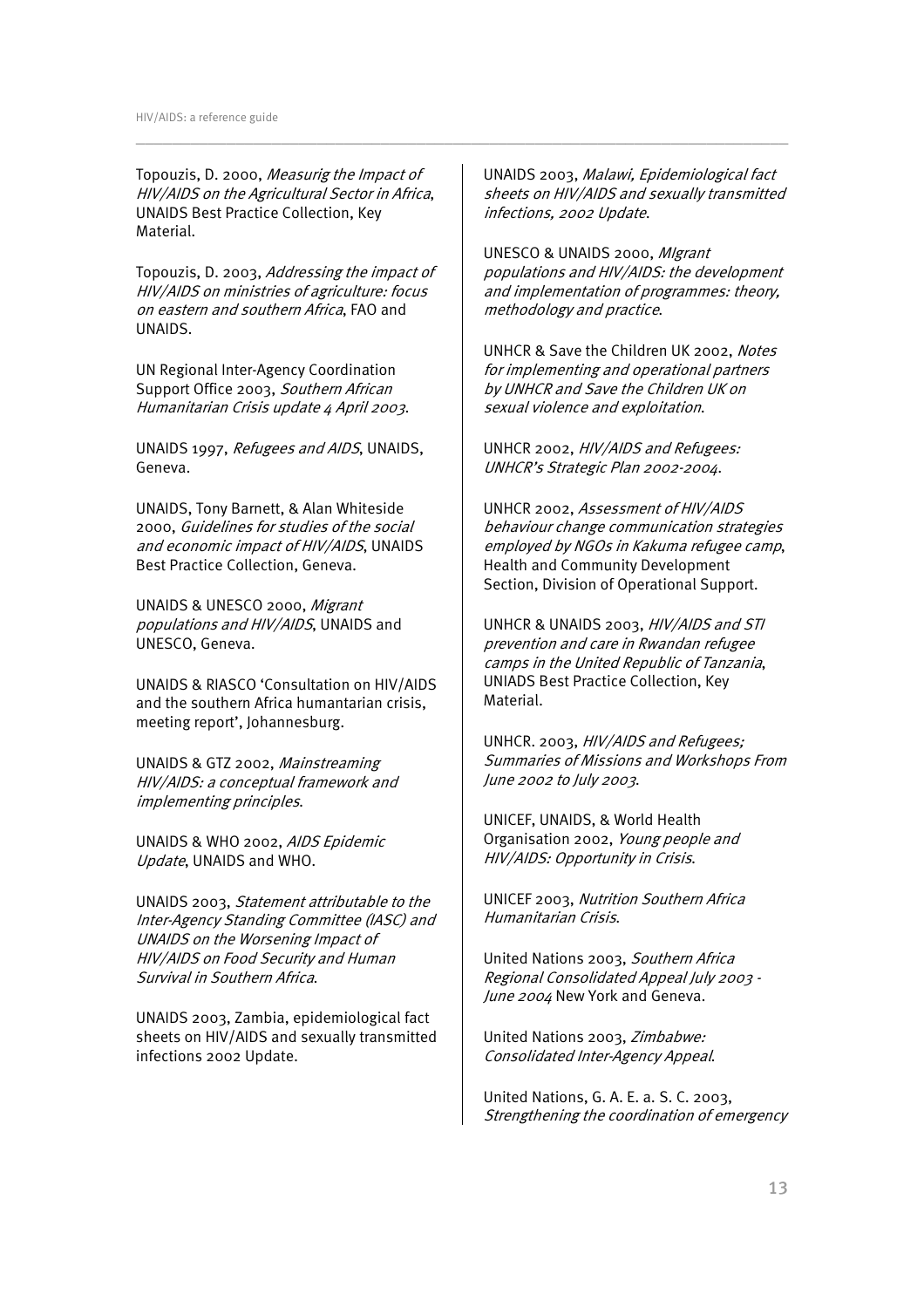humanitarian assistance of the United Nations, Report of the Secretary General.

UNOCHA 2003, Zimbabwe: Interview with J. VIctor Angelo, UN Humanitarian Coordinator.

USAID 2002, USAID's expanded response to HIV/AIDS.

USAID 'HIV/AIDS and agriculture, food security and nutrition, Report of USAID Workshop', pp. 1-12.

USAID PVO Steering Committee On Multisectoral Approaches to HIV/AIDS 2003, Multisectoral responses to HIV/AIDS: a compendium of promising practices from Africa.

VAC Lesotho 2002, Lesotho Emergency Assessment September 2002.

Waller, K. 1997, The impact of HIV/AIDS on farming households in the Monze District of Zambia, Centre of Development Studies, University of Bath, Bath.

Westen, E. 2002, Targeting evaluation Consultancy report, EMOP 10200 Malawi, World Food Programme Malawi.

WFP Malawi and Partners. HIV/AIDS Project Implementation Guidelines, Joint Emergency Food Aid Programme (JEFAP) EMOP 10290. 2003. Ref Type: Generic

Whelan, D. 1999, Gender and HIV/AIDS: taking stick of research programmes, UNAIDS Best Practice Collection, Geneva.

White, J. & Robinson, E. 2000, HIV/AIDS and rural livelihoods in southern Africa, Natural Resource Institute, Chatham UK, Policy Series 6.

White, J. 2002, Facing the challenge: NGO experiences of mitigating the impacts of

HIV/AIDS in sub-Saharan Africa, Natural Resources Institute.

\_\_\_\_\_\_\_\_\_\_\_\_\_\_\_\_\_\_\_\_\_\_\_\_\_\_\_\_\_\_\_\_\_\_\_\_\_\_\_\_\_\_\_\_\_\_\_\_\_\_\_\_\_\_\_\_\_\_\_\_\_\_\_\_\_\_\_\_\_\_\_\_

Whiteside, A., Hickey, A., Ngcobo, N., & Tomlinson, J. 2003, What is driving the HIV/AIDS epidemic in Swaziland and what can we do about it?, National Emergency Response Committee on HIV/AIDS; UNAIDS; Health Economics and HIV/AIDS Research Division.

WHO & FAO 2002, Living well with HIV/AIDS: A manual on nutritional care and support for people living with HIV/AIDS, FAO, Rome.

WHO & MSF 2003, Antiretroviral therapy in primary health care: south African experience, World Health Organisation.

Willbond, B., Thottingal, P., Kimani, L., Vaz, M., & Plummer, A. 2001, The evidence base for interventions in the care and management of AIDS in low and middle income countries, Commission on Macroeconomics and health, CMH Working Paper Series, Paper No. WG5: 29.

Wilson, P., Ruxin, J., Teixeira, P., & Barcarolo, J. 2003, Background paper of the task force on major diseases and access to medicine, subgroup on HIV/AIDS, Millenium Project, UNDP.

Women's Commission for Refugee Women and Children 2002, Refugees and AIDS: what should the humanitarian community do?

World Bank 1998, 'The Economics of Aid Policy', World Bank Policy and Research Bulletin, vol. Volume 9, no. Issue 1.

World Bank 1999, Confronting AIDS: public priorities in a global epidemic Oxford University Press, Oxford.

World Bank 2003, Mitigating the food crisis in southern Africa: from relief to development, World Bank Environment Rural and Social Development.